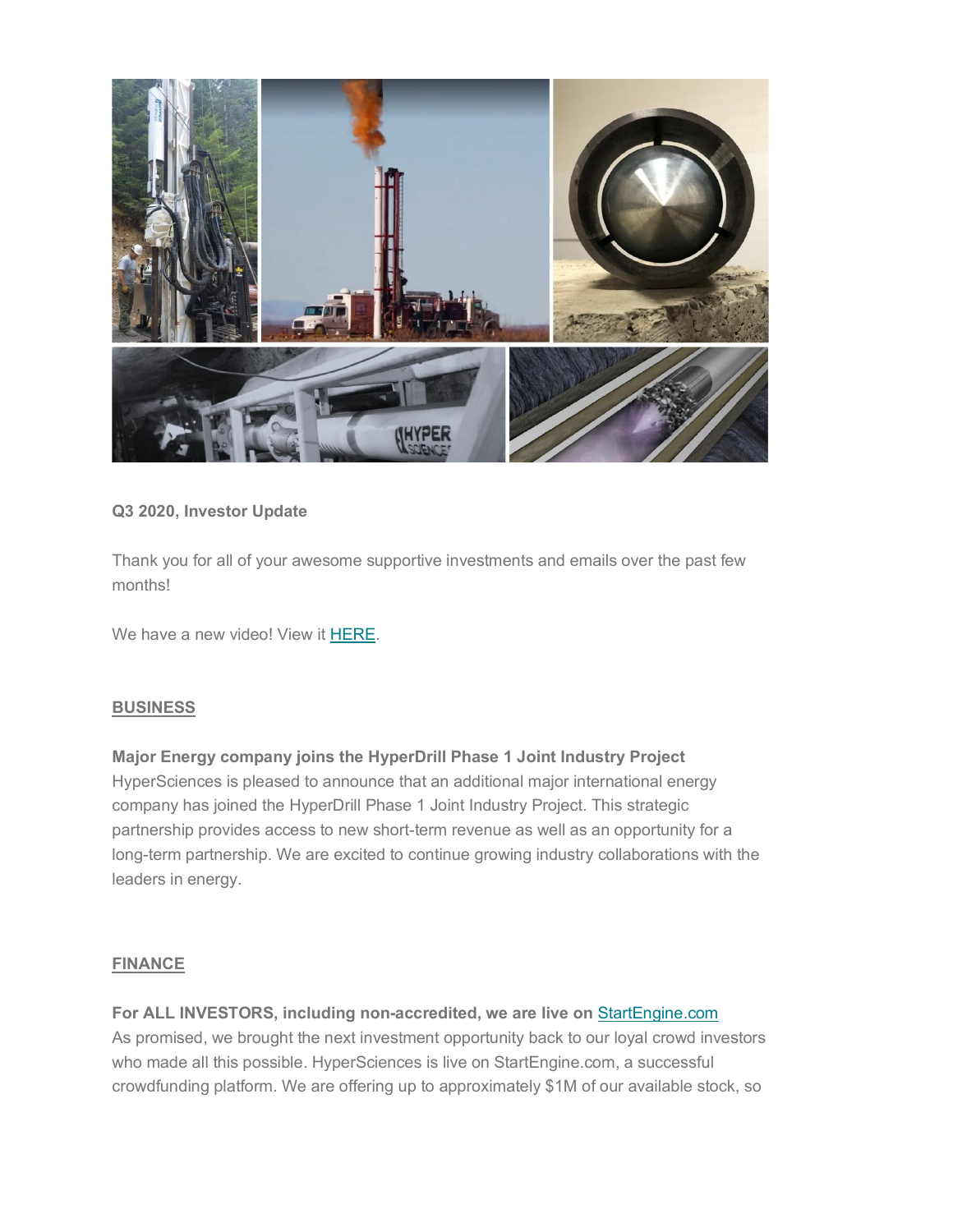tell your friends about your visionary investment and feel free to invest again at: [StartEngine.com/HyperSciences.](http://www.startengine.com/hypersciences)

HyperSciences cares very much about creating value and liquidity for our investors. StartEngine is not only a crowdfunding platform, but they have also recently launched a unique secondary market platform [\(https://www.startengine.com/trade\)](https://www.startengine.com/trade). This platform is one of the first markets in the US where non-accredited investors can publicly trade investments in startups that subscribe to the platform. We are looking into this as a potential opportunity for our investors in the future.

## **New Investor Webinar**

We are hosting a webinar that is open to all of our potential and current investors with HyperSciences CEO, Mark Russell, on Thursday, November 12, 2020 at 11:30 AM PST (2:30 PM EST). Please click this link to register: [HyperSciences Investor Update Webinar](https://us02web.zoom.us/webinar/register/6116049706865/WN_REr950psTS-THLA1wxL1Mw)

## **Reg D Ongoing**

We still have \$750k of investment available to accredited investors only through our Reg D offering. Contact us at [investor@hypersciences.com](mailto:investor@hypersciences.com) if you are an accredited investor and would like more information. Please note that the pricing per share for the Reg D is the same as the Reg CF offering.

#### **HYPERCORE TECHNOLOGY UPDATE**

#### **HyperDrill**

We are nearing completion of our new Downhole Tool that has moved the operating location of our accelerator from the surface to the subsurface. Our results currently match our predicted computer models, but we have more drilling to complete before releasing our final results.

#### **Additive Manufacturing Partner**

HyperSciences has partnered with "Howco" from Houston, Texas, for our Additive Manufacturing ("AM") needs. Howco is a subsidiary of Sumitomo Corp, a large nickel steel supplier. Howco's worldwide investment in raw materials, manufacturing, and processing facilities enable them to provide an outstanding and cost-effective solution to metals and components supply. You can read their press release [HERE.](https://www.howcogroup.com/inside-howco/news/howco-joined-hypersciences-bid-to-win-the-american-made-geothermal-manufacturing-prize)

### **Geothermal**

HyperSciences has won the "American Made Geothermal Manufacturing Prize" [\(https://www.herox.com/GeothermalManufacturing\)](https://www.herox.com/GeothermalManufacturing) and is continuing on to the next phase of the competition. This submission incorporates a novel use of HyperDrill (patented and patent pending) for combined geothermal drilling and well completion using AM technologies (3D printing). Click [HERE](https://youtu.be/Zdmivl1R0Vo) to view the submission video.